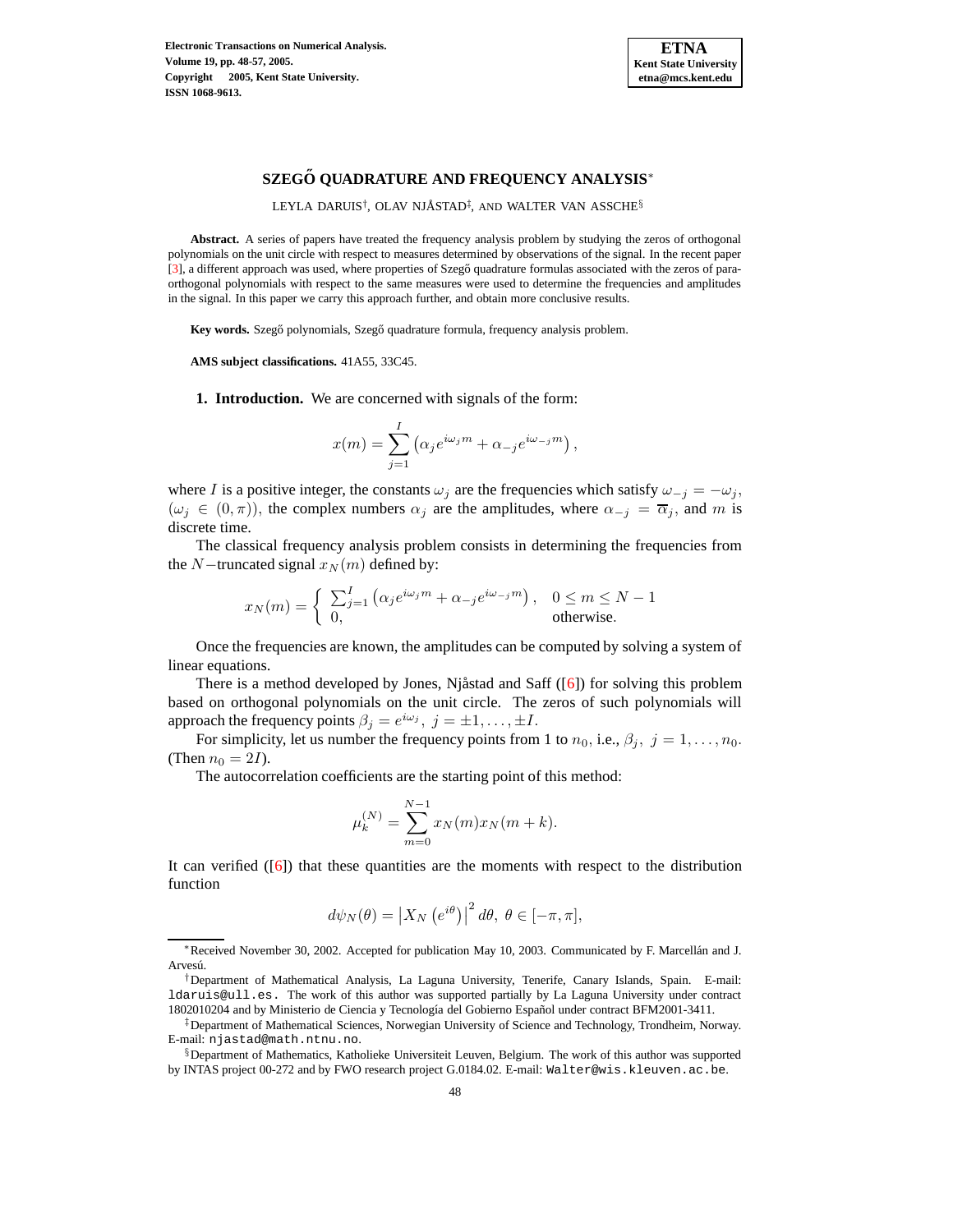where  $X_N(z) := \sum_{m=0}^{N-1} x_N(m) z^{-m}$ , i.e., one can write

<span id="page-1-0"></span>
$$
\mu_k^{(N)} = \frac{1}{2\pi} \int_{-\pi}^{\pi} e^{-ik\theta} d\psi_N(\theta).
$$

Let  $\{\phi_n^{(N)}(z)\}_n$  be the sequence of monic orthogonal polynomials with respect to  $\frac{d\psi_N(\theta)}{N}$ . Then, for  $n \ge n_0$  we have the following result ([\[9\]](#page-9-2), [\[8\]](#page-9-3)):

THEOREM 1.1. Let  $\{N_k\}_k$  be an arbitrary subsequence of the sequence of natural *numbers. Then, there exists a subsequence*  $\{N_{k(\nu)}\}$  *such that* 

$$
\lim_{\nu \to \infty} \phi_n^{(N_{k(\nu)})}(z) = Q_{n-n_0}(z) \prod_{j=1}^{n_0} (z - \beta_j),
$$

*uniformly on compact subsets of*  $\mathbb{C}$ *, where the polynomial*  $Q_{n-n_0}$  *of degree*  $n - n_0$  *depends upon the subsequence*  $\{N_{k(\nu)}\}.$ 

It follows, by Hurwitz's Theorem, that  $n_0$  zeros of  $\phi_n^{(N_{k(\nu)})}$  will approach the frequency points  $\{\beta_j\}_{j=1}^{n_0}$  and the  $(n-n_0)$  remaining zeros will approach the zeros  $\{z_j\}_{j=1}^{n-n_0}$  of  $Q_{n-n_0}$ , which are sometimes called the "uninteresting zeros". By Theorem [1.1,](#page-1-0) it can be extracted that, for  $n \geq n_0$ , there exists a number  $K_n \in (0,1)$ , independent of the subsequence, such that  $|z_j| < K_n$ , for all  $j = 1, \ldots, n - n_0$ . Therefore, we can conclude that such zeros stay away from the unit circle, which is very useful in the process of determining the unknown frequencies.

However, nothing more is known about the value of the number  $K_n$  and this is one reason why we chose a different approach to treat the frequency analysis problem, based now on the so-called para-orthogonal polynomials instead of orthogonal polynomials (see also the recent paper [\[1\]](#page-9-4)).

**2. Preliminary results.** A para-orthogonal polynomial with respect to the measure  $\frac{d\psi_N(\theta)}{N}$  is a polynomial of the form:

$$
B_n^{(N)}(z,\tau) = \phi_n^{(N)}(z) + \tau \phi_n^{(N)^*}(z), \ \tau \in \mathbb{T},
$$

<span id="page-1-1"></span>where  $\phi_n^{(N)^*}(z) = z^n \overline{\phi_n^{(N)}(1/\overline{z})}$  is the reciprocal polynomial. It is known, ([\[5\]](#page-9-5)) that its zeros are simple and lie on T. The following convergence result, similar to Theorem [1.1,](#page-1-0) holds (see [\[7\]](#page-9-6)):

THEOREM 2.1. Let  ${N_k}_k$  be an arbitrary subsequence of the sequence of natural *numbers. Then, there exists a subsequence*  $\{N_{k(\nu)}\}$  *such that, for all*  $n > n_0$ ,

$$
\lim_{\nu \to \infty} B_n^{(N_{k(\nu)})}(z,\tau) = W_{n-n_0}(z,\tau) \prod_{j=1}^{n_0} (z-\beta_j) = B_n(z,\tau), \text{ (Limit polynomial)},
$$

*uniformly on compact subsets of*  $\mathbb{C}$ *, where the polynomial*  $W_{n-n_0}$  *of degree*  $n - n_0$  *depends upon the subsequence*  $\{N_{k(\nu)}\}$ *, and can be expressed, in terms of the polynomial*  $Q_{n-n_0}$ *given in Theorem [1.1](#page-1-0)*, *as*

$$
W_{n-n_0}(z,\tau) = Q_{n-n_0}(z) + \tau Q_{n-n_0}^*(z), \; (|\tau| = 1).
$$

Thus, it follows that some of the zeros  $\{z_j^{N_{k(\nu)}}\}_{j=1}^n$  of  $B_n^{(N_{k(\nu)})}$  will converge to the frequency points  $\{\beta_j\}_{j=1}^{n_0}$  and the rest converge to the zeros  $\{\beta_j\}_{j=n_0+1}^n$  of  $W_{n-n_0}$ . The question now is how to distinguish the frequency points from the zeros of  $W_{n-n_0}$ . Note that a frequency point may also be a zero of  $W_{n-n_0}$ .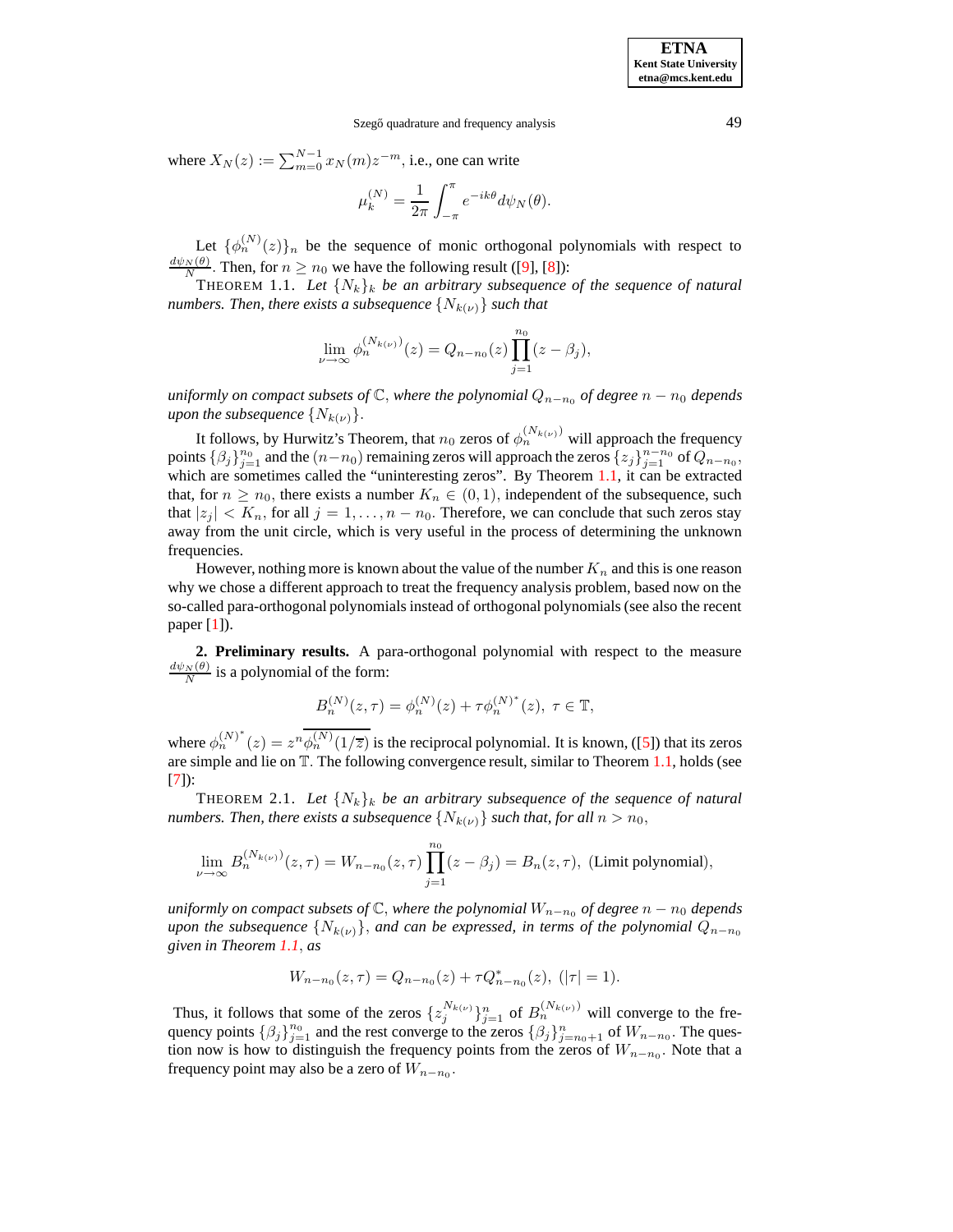### 50 L. Daruis, O. Njåstad, W. Van Assche

For this purpose, the corresponding weights  $\{\lambda_j^{(N)}\}_{j=1}^n$  in the Szegő quadrature formula ([\[5\]](#page-9-5)) with respect to  $\frac{d\psi_N(\theta)}{N}$ , were used in [\[3\]](#page-9-0). These quadrature weights will also provide useful estimates of the modulus of the squared amplitudes  $\{|\alpha_j|^2\}_{j=1}^{n_0}$  in the signal as can be seen in the following result (see  $\lceil 3 \rceil$  for details).

THEOREM 2.2. *Let the situation be as in Theorem [2.1,](#page-1-1) and assume that the limit polynomial*  $B_n$  *has at most double zeros. Then, the following statements are true:* 

*(i)* Let  $\beta_j$  be a frequency point which is a simple zero of the limit polynomial  $B_n$  *(i. e.,*  $W_{n-n_0}(\beta_j, \tau) \neq 0$ , and let  $\lim_{\nu \to \infty} z_j^{N_{k(\nu)}} = \beta_j$ . Then, for the corresponding weights one *has*

$$
\lim_{\nu \to \infty} \lambda_j^{N_{k(\nu)}} = |\alpha_j|^2.
$$

*(ii)* Let  $\beta_i$  be a frequency point which is a double zero of the limit polynomial  $B_n$  *(i. e.,*  $W_{n-n_0}(\beta_j, \tau) = 0$ ,  $W'_{n-n_0}(\beta_j, \tau) \neq 0$ ), then, by Theorem [2.1,](#page-1-1) let  $\{z_{j_1}^{N_{k(\nu)}}\}$  $\{y_{j_1}^{N_{k(\nu)}}\}\nu$ , and  $\{z_{j_2}^{N_{k(\nu)}}\}$  $j_2$   $\qquad$   $\}$ ν *be two distinct sequences such that*  $\lim_{\nu \to \infty} z_{j_m}^{N_{k(\nu)}} = \beta_j$ ,  $m = 1, 2$ . *Then, for the corresponding sequences of weights one has*

<span id="page-2-2"></span>(2.1) 
$$
\lim_{\nu \to \infty} \left( \lambda_{j_1}^{N_{k(\nu)}} + \lambda_{j_2}^{N_{k(\nu)}} \right) = |\alpha_j|^2.
$$

*(iii)* Let  $\beta_j$  be a zero of the limit polynomial  $B_n$  which is not a frequency point, and let  $\lim_{\nu\to\infty}z_j^{N_{k(\nu)}}=\beta_j.$  *Then, for the weights one has* 

$$
\lim_{\nu \to \infty} \lambda_j^{N_{k(\nu)}} = 0.
$$

Thus, for zeros tending to zeros of  $W_{n-n_0}$  which are not frequency points, the corresponding weights will tend to zero. Observe that this result does not depend on the multiplicities of the zeros. However, in the next Section, we will prove that  $W_{n-n_0}$  has simple zeros and consequently, a frequency point will be a zero of the limit polynomial  $B_n$  of multiplicity 2 at most.

<span id="page-2-0"></span>**3. Main result.** THEOREM 3.1. *Let the situation be as in Theorem [2.1](#page-1-1)*. *Then, the polynomial*  $W_{n-n_0}^{(N_{k(\nu)})}$ n−n<sup>0</sup> *is the* (n−n0)th *para-orthogonal polynomial with respect to some positive measure* µ *on* T.

*Proof.* Let  $\{\phi_n^{(N)}\}$  be the sequence of monic orthogonal polynomials with respect to  $\frac{d\psi_N(\theta)}{N}$ . By Theorem [1.1](#page-1-0)

$$
\lim_{\nu \to \infty} \phi_n^{(N_{k(\nu)})}(z) = Q_{n-n_0}(z) \prod_{j=1}^{n_0} (z - \beta_j).
$$

On the other hand, by Theorem [2.1](#page-1-1), we know that the polynomials  $W_{n-n_0}$  and  $Q_{n-n_0}$  are related by

$$
W_{n-n_0}(z,\tau) = Q_{n-n_0}(z) + \tau Q_{n-n_0}^*(z), \; (|\tau| = 1).
$$

Hence, it is sufficient to show that the polynomial  $Q_{n-n_0}$  is orthogonal with respect to some positive measure on T.

<span id="page-2-1"></span>For simplicity, let

(3.1) 
$$
\rho_{n_0}(z) = \prod_{j=1}^{n_0} (z - \beta_j)
$$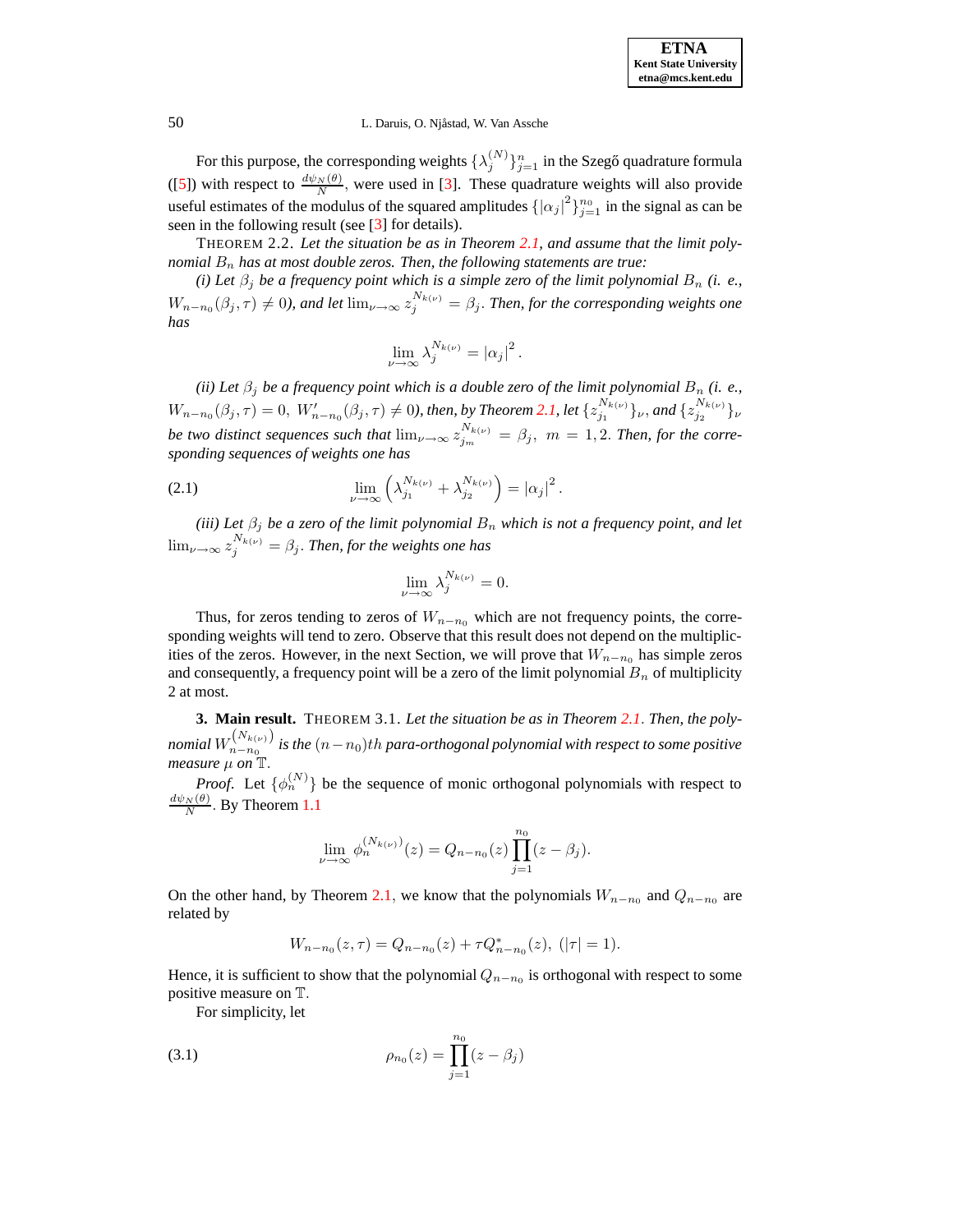and  $\rho_n(z) = Q_{n-n_0}(z) \rho_{n_0}(z)$ , for  $n > n_0$ .

Let  $\delta_n^{(N_{k(\nu)})} = \phi_n^{(N_{k(\nu)})}(0)$ . Then, taking into account that the frequency points  $\{\beta_j\}_{j=1}^{n_0}$ appear in complex conjugate pairs, one has

$$
\lim_{\nu \to \infty} \delta_n^{(N_{k(\nu)})} = Q_{n-n_0}(0) \prod_{j=1}^{n_0} \beta_j = Q_{n-n_0}(0) := \delta_{n-n_0}.
$$

Since the zeros  $\{z_j\}_{j=n_0+1}^n$  of  $Q_{n-n_0}$  satisfy  $|z_j| < 1$ , it follows that  $|\delta_{n-n_0}| < 1$ .

From the recursion formula for orthogonal polynomials (see  $[11]$ ), we have

$$
\phi_{n+1}^{(N_{k(\nu)})}(z) = z \phi_n^{(N_{k(\nu)})}(z) + \delta_{n+1}^{(N_{k(\nu)})} \phi_n^{(N_{k(\nu)})^*}(z).
$$

<span id="page-3-0"></span>By letting  $\nu \rightarrow \infty$ , we find

(3.2) 
$$
\rho_{n+1}(z) = z\rho_n(z) + \delta_{n-n_0+1}\rho_n^*(z).
$$

(A similar argument is used in [\[10\]](#page-9-8)). Note that  $\rho_n^*(z) = \rho_{n_0}^*(z)Q_{n-n_0}^*(z) =$  $\rho_{n_0}(z) Q_{n-n_0}^*(z).$ 

By cancellation of  $\rho_{n_0}$  in ([3.2](#page-3-0)) one has

$$
Q_{n+1-n_0}(z) = zQ_{n-n_0}(z) + \delta_{n-n_0+1}Q_{n-n_0}^*(z).
$$

With  $p = n - n_0 \ge 0$ , the last may be written as

$$
Q_{p+1}(z) = zQ_p(z) + \delta_{p+1}Q_p^*(z), \ p = 0, 1, ....
$$

Here  $|\delta_p|$  < 1.

Therefore, by a Favard-type theorem (see [\[5\]](#page-9-5), [\[4\]](#page-9-9)), there exists a positive measure  $\mu$  on  $\mathbb T$  such that  $\{Q_p\}_p$  are the corresponding (monic) orthogonal polynomials.  $\Box$ 

Thus, all the zeros of the limit polynomial  $B_n$  that are not frequency points, are simple and the corresponding weights tend to zero. The frequency points are either simple or double zeros of the limit polynomial  $B_n$ . If a frequency point  $\beta_j$  is a simple zero, the weights will tend to the squared modulus  $|\alpha_j|^2$  of the corresponding amplitude and in the double zero case, it is now the sum of the corresponding weights that tends to  $|\alpha_j|^2$ .

Therefore, in all the cases, the behaviour of the weights allows us to know which zeros tend to the frequency points and which zeros do not. Furthermore, the weights will also determine the modulus of the amplitudes.

**4. Related questions.** From Theorem [3.1](#page-2-0) we can ask ourselves the following two questions:

**4.1.** Orthogonality of the polynomials  $Q_{n-n_0}$ . Note that in the proof of Theorem [3.1](#page-2-0), we showed only the existence of a measure  $\mu$  for which the polynomial  $W_{n-n_0}$  is paraorthogonal. Thus, since this polynomial depends upon the subsequence chosen, how can we determine such a measure in each case?

For simplicity, we now write the signal as

(4.1) 
$$
x(m) = \sum_{j=1}^{n_0} \alpha_j e^{i\omega_j m},
$$

so that  $\alpha_{I+k} = \alpha_{-k}$  and  $\omega_{I+k} = \omega_{-k}$  for  $1 \le k \le I$ . Then  $X_N(z)$  can be written as

$$
X_N(z) = \sum_{m=0}^{N-1} x_N(m) z^{-m} = \sum_{j=1}^{n_0} \alpha_j \sum_{m=0}^{N-1} e^{i\omega_j m} z^{-m} = z^{-(N-1)} \sum_{j=1}^{n_0} \alpha_j \frac{z^N - e^{iN\omega_j}}{z - e^{i\omega_j}}.
$$

**ETNA Kent State University etna@mcs.kent.edu**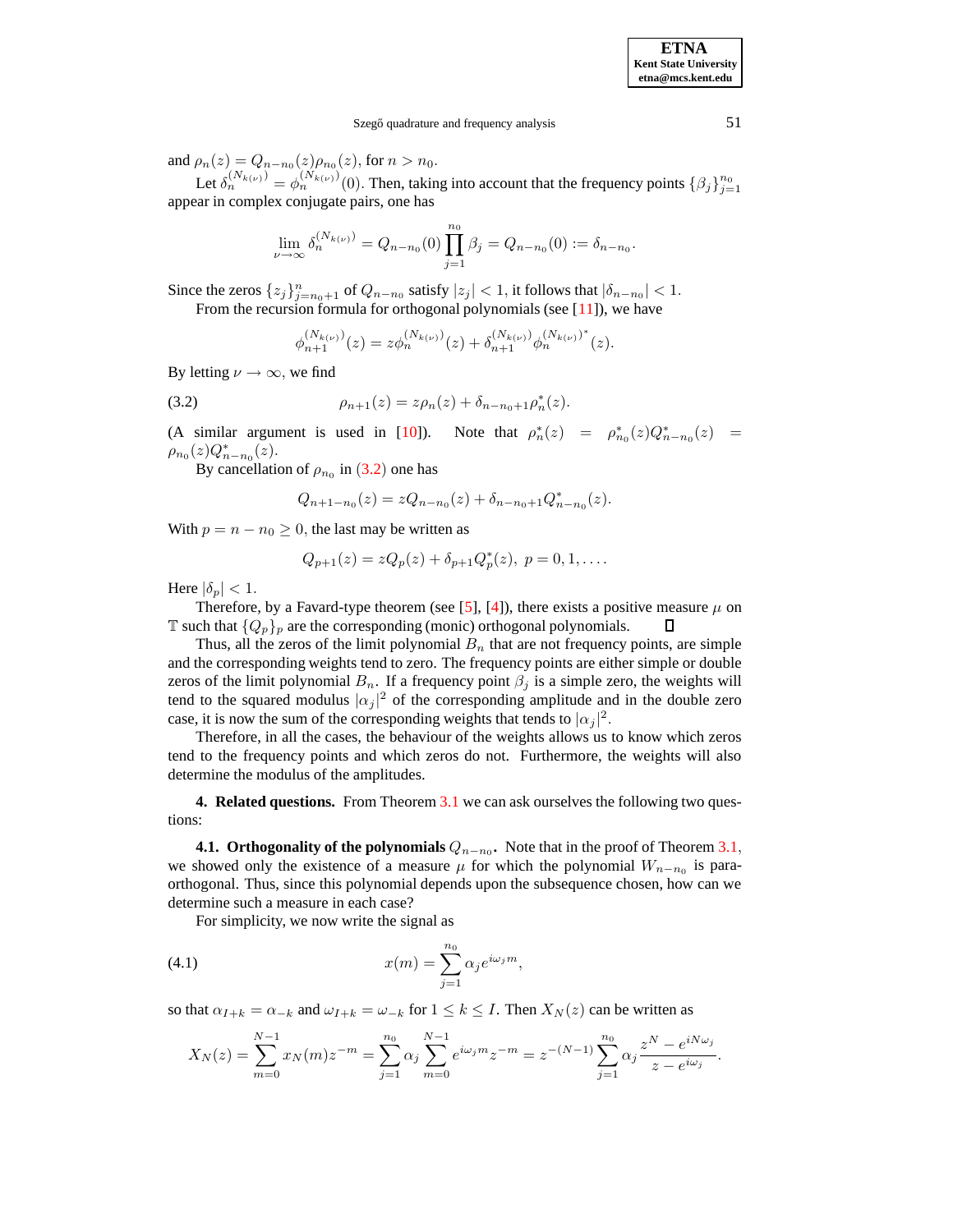

## 52 L. Daruis, O. Njåstad, W. Van Assche

If we put  $\beta_j = e^{i\omega_j}$ , we can write  $X_N(z) = z \sum_{j=1}^{n_0} \frac{\alpha_j}{z - \beta_j}$  $\frac{\alpha_j}{z-\beta_j} - z^{-(N-1)} \sum_{j=1}^{n_0}$  $\frac{\alpha_j \beta_j^N}{z-\beta_j}$ . If we introduce the polynomials  $L_{n_0-1}$  and  $M_{n_0-1,N}$  of degree at most  $n_0 - 1$  defined by the formulas

$$
\sum_{j=1}^{n_0} \frac{\alpha_j}{z - \beta_j} = \frac{L_{n_0 - 1}(z)}{\rho_{n_0}(z)}, \qquad \sum_{j=1}^{n_0} \frac{\alpha_j \beta_j^N}{z - \beta_j} = \frac{M_{n_0 - 1,N}(z)}{\rho_{n_0}(z)},
$$

then

<span id="page-4-1"></span>(4.2) 
$$
X_N(z) = \frac{zL_{n_0-1}(z) - z^{-(N-1)}M_{n_0-1,N}(z)}{\rho_{n_0}(z)}.
$$

Observe that we now have

$$
|\rho_{n_0}(e^{i\theta})|^2|X_N(e^{i\theta})|^2 = |L_{n_0-1}(e^{i\theta}) - e^{-iN\theta}M_{n_0-1,N}(e^{i\theta})|^2
$$
  
=  $|L_{n_0-1}(e^{i\theta})|^2 + |M_{n_0-1,N}(e^{i\theta})|^2$   
 $-e^{iN\theta}L_{n_0-1}\overline{M_{n_0-1,N}} - e^{-iN\theta}\overline{L_{n_0-1}}M_{n_0-1,N}.$   
(4.3)

The polynomials  $L_{n_0-1}$  are independent of the number of samples N, but the polynomials  $M_{n_0-1,N}$  depend on this N. But clearly  $|M_{n_0-1,N}|$  remains bounded on compact sets of the complex plane, hence every subsequence  $\{N_k\}$  has a subsequence  $\{N_{k(\nu)}\}$  such that  $M_{n_0-1,N_{k(\nu)}}(e^{i\theta})$  converges uniformly to  $M_{n_0-1}(e^{i\theta})$  for all  $\theta \in [0,2\pi]$ , where  $M_{n_0-1}$  is now a polynomial independent of N, but it may depend on the subsequence  $\{N_{k(\nu)}\}.$ 

**LEMMA 4.1.** *Suppose*  $\{N_{k(\nu)}\}$  *is a subsequence of integers, such that* 

<span id="page-4-3"></span><span id="page-4-0"></span>(4.4) 
$$
\lim_{\nu \to \infty} |M_{n_0-1,N_{k(\nu)}}(e^{i\theta}) - M_{n_0-1}(e^{i\theta})| = 0, \text{ uniformly on } [0, 2\pi].
$$

*Then the measures*  $|\rho_{n_0}(e^{i\theta})|^2 |X_{N_{k(\nu)}}(e^{i\theta})|^2 d\theta$  converge weakly to the measure  $(|L_{n_0-1}(e^{i\theta})|^2 + |M_{n_0-1}(e^{i\theta})|^2) d\theta.$ 

*Proof.* If we use  $(4.4)$  then we already see that we have

$$
\lim_{\nu \to \infty} (|L_{n_0-1}(e^{i\theta})|^2 + |M_{n_0-1,N_{k(\nu)}}(e^{i\theta})|^2) = |L_{n_0-1}(e^{i\theta})|^2 + |M_{n_0-1}(e^{i\theta})|^2.
$$

Furthermore, by the Riemann-Lebesgue lemma we know that  $\lim_{N \to \infty} \int_0^{2\pi}$  $f(\theta)e^{\pm iN\theta} d\theta = 0,$ for every  $f \in L^1$ . This means, also using [\(4.4\)](#page-4-0), that for every continuous f on the unit circle, we have

$$
\lim_{\nu \to \infty} \int_0^{2\pi} f(\theta) e^{iN_{k(\nu)}\theta} L_{n_0-1}(e^{i\theta}) \overline{M_{n_0-1, N_{k(\nu)}}(e^{i\theta})} d\theta = 0,
$$

and similarly

$$
\lim_{\nu \to \infty} \int_0^{2\pi} f(\theta) e^{-iN_{k(\nu)}\theta} \overline{L_{n_0-1}(e^{i\theta})} M_{n_0-1, N_{k(\nu)}}(e^{i\theta}) d\theta = 0.
$$

 $\overline{\mathsf{u}}$ 

This gives the required weak convergence.

We are now in position to prove the following

<span id="page-4-2"></span>THEOREM 4.2. Let  $\{N_k\}$  be a subsequence such that

(4.5) 
$$
\lim_{k \to \infty} \phi_n^{(N_k)}(z) = Q_{n-n_0}(z) \rho_{n_0}(z).
$$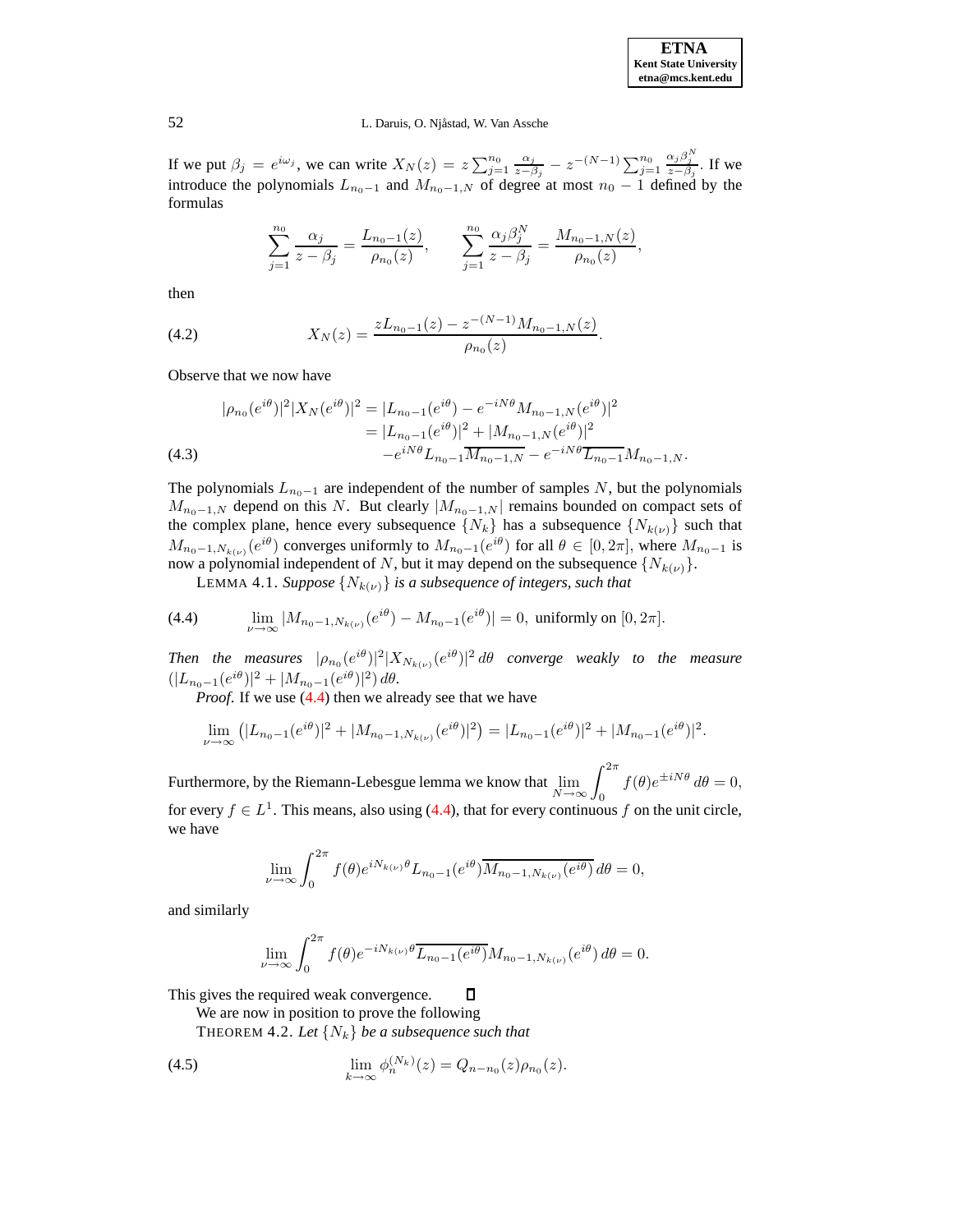#### Szegő quadrature and frequency analysis 53

*Then, the polynomial*  $Q_{n-n_0}$  *is orthogonal with respect to the measure*  $(|L_{n_0-1}(e^{i\theta})|^2 +$  $|M_{n_0-1}(e^{i\theta})|^2) d\theta.$ 

*Proof.* For every monic polynomial  $q_{n-n_0}$  of degree  $n - n_0$  we have

<span id="page-5-0"></span>
$$
(4.6)\ \int_0^{2\pi} |\phi_n^{(N)}(e^{i\theta})|^2 |X_N(e^{i\theta})|^2 d\theta \le \int_0^{2\pi} |q_{n-n_0}(e^{i\theta})|^2 |\rho_{n_0}(e^{i\theta})|^2 |X_N(e^{i\theta})|^2 d\theta,
$$

where  $\rho_{n_0}$  is given as in ([3.1](#page-2-1)). This is a consequence of the extremal property of monic orthogonal polynomials.

We will use the identity:  $\int |f(\theta)| d\mu(\theta) = 2 \int f^{+}(\theta) d\mu(\theta) - \int f(\theta) d\mu(\theta)$ , where f is a real and  $\mu$ -measurable function,  $\mu$  a positive measure on the real line (in our case, we will use measures on  $[0, 2\pi]$ , and  $f^+(t) = \max\{0, f(t)\}$ . If we choose  $f(\theta) =$  $|\rho_{n_0}(e^{i\theta})Q_{n-n_0}(e^{i\theta})|^2 - |\phi_n^{(N_k)}(e^{i\theta})|^2$  and  $d\mu(\theta) = |X_{N_k}(e^{i\theta})|^2 d\theta$ , then this gives

$$
\int_0^{2\pi} \left| |\phi_n^{(N_k)}|^2 - |\rho_{n_0}|^2 |Q_{n-n_0}|^2 \right| |X_{N_k}|^2 d\theta = 2 \int_0^{2\pi} \left( |\rho_{n_0}|^2 |Q_{n-n_0}|^2 - |\phi_n^{(N_k)}|^2 \right)^+ |X_{N_k}|^2 d\theta
$$
  

$$
- \int_0^{2\pi} \left( |\rho_{n_0}|^2 |Q_{n-n_0}|^2 - |\phi_n^{(N_k)}|^2 \right) |X_{N_k}|^2 d\theta
$$
  

$$
\leq 2 \int_0^{2\pi} \left( |\rho_{n_0}|^2 |Q_{n-n_0}|^2 - |\phi_n^{(N_k)}|^2 \right)^+ |X_{N_k}|^2 d\theta,
$$

where the inequality follows from [\(4.6\)](#page-5-0), with  $q_{n-n_0} \equiv Q_{n-n_0}$ .

For every  $\theta \in [0, 2\pi]$  we have

$$
0 \leq \left( |\rho_{n_0}|^2 |Q_{n-n_0}|^2 - |\phi_n^{(N_k)}|^2 \right)^+ \leq |\rho_{n_0}|^2 |Q_{n-n_0}|^2,
$$

<span id="page-5-1"></span>and furthermore, it follows from ([4.2](#page-4-1)) that

$$
(4.7) \quad |\rho_{n_0}|^2 |X_{N_k}|^2 = |L_{n_0-1} - e^{-iN_k \theta} M_{n_0-1,N_k}|^2 \le 2(|L_{n_0-1}|^2 + |M_{n_0-1,N_k}|^2).
$$

Recall that  $|M_{n_0-1,N}|$  is bounded on the unit circle, independent of N.

On the other hand, by  $(4.5)$  $(4.5)$  $(4.5)$  and  $(4.7)$  $(4.7)$  $(4.7)$ , one can conclude that

$$
\lim_{k \to \infty} \left( |\phi_n^{(N_k)}|^2 - |\rho_{n_0}|^2 |Q_{n-n_0}|^2| \right)^+ |X_{N_k}|^2 = 0, \text{ except at the frequency points.}
$$

We are therefore allowed to use Lebesgue's dominated convergence theorem to the sequence  $\left(|\rho_{n_0}|^2|Q_{n-n_0}|^2-|\phi_n^{(N_k)}|^2\right)^+|X_{N_k}|^2$  to conclude that

$$
\lim_{k \to \infty} \int_0^{2\pi} \left( |\rho_{n_0}|^2 |Q_{n-n_0}|^2 - |\phi_n^{(N_k)}|^2 \right)^+ |X_{N_k}|^2 d\theta = 0,
$$

and therefore also

<span id="page-5-2"></span>(4.8) 
$$
\lim_{k \to \infty} \int_0^{2\pi} \left| |\phi_n^{(N_k)}|^2 - |\rho_{n_0}|^2 |Q_{n-n_0}|^2 \right| |X_{N_k}|^2 d\theta = 0.
$$

Now we return to  $(4.6)$  and use the result from  $(4.8)$  to conclude that

$$
\lim_{k\to\infty}\int_0^{2\pi}|\rho_{n_0}|^2|Q_{n-n_0}|^2|X_{N_k}|^2\,d\theta\leq \lim_{k\to\infty}\int_0^{2\pi}|\rho_{n_0}|^2|q_{n-n_0}|^2|X_{N_k}|^2\,d\theta.
$$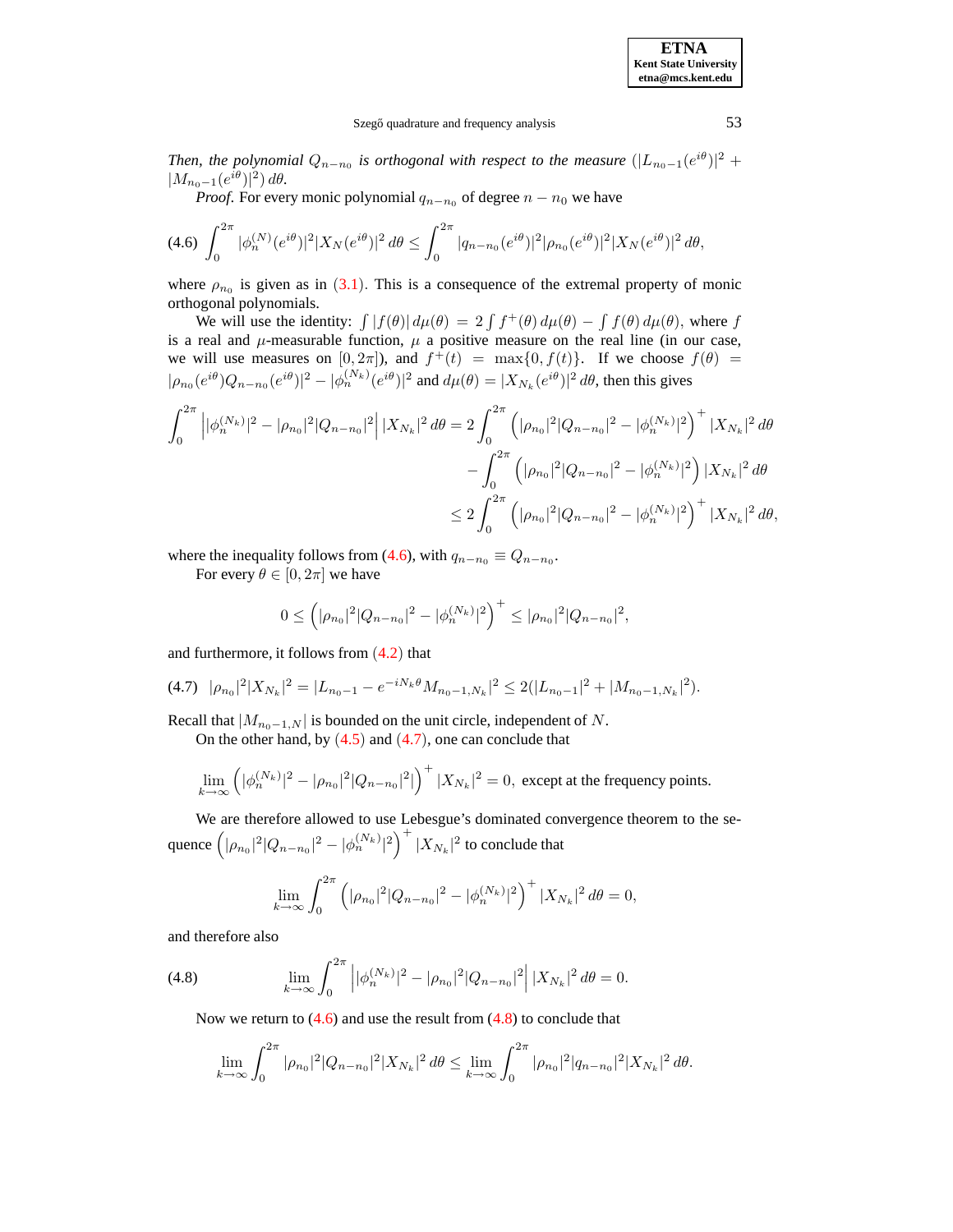**ETNA Kent State University etna@mcs.kent.edu**

#### 54 L. Daruis, O. Njåstad, W. Van Assche

In particular, the sequence  $\{N_k\}$  has a subsequence  $\{N_{k(\nu)}\}$  for which ([4.4](#page-4-0)) holds. Now use Lemma [4.1,](#page-4-3) then we find

$$
\int_0^{2\pi} |Q_{n-n_0}|^2 (|L_{n_0-1}|^2 + |M_{n_0-1}|^2) d\theta \le \int_0^{2\pi} |q_{n-n_0}|^2 (|L_{n_0-1}|^2 + |M_{n_0-1}|^2) d\theta,
$$

and this holds for every monic polynomial  $q_{n-n_0}$  of degree  $n - n_0$ . But there is only one monic polynomial  $Q_{n-n_0}$  that satisfies this inequality for all  $q_{n-n_0}$  and that is the monic orthogonal polynomial for the measure with density  $|L_{n_0-1}|^2 + |M_{n_0-1}|^2$ . This is what we wanted to prove.

REMARK 4.3. *Every subsequence for which* (*[4.4](#page-4-0)*) *holds, will then produce a measure with respect to which* Qn−n<sup>0</sup> *is orthogonal. But, by the Favard-type theorem in Section 3, the measure in each case must be the same.*

Let us consider now some examples:

**Example 1:** Consider the signal  $x_N(m) = e^{im\pi/4} + e^{-im\pi/4} = 2\cos(\pi m/4), 0 \le$  $m \leq N - 1$ . In this case

$$
\frac{1}{z - e^{i\pi/4}} + \frac{1}{z - e^{-i\pi/4}} = \frac{2z - \sqrt{2}}{z^2 - \sqrt{2}z + 1},
$$

so that  $L_1(z) = 2z - \sqrt{2}$ . We also have

$$
\frac{e^{i\pi N/4}}{z - e^{i\pi/4}} + \frac{e^{-i\pi N/4}}{z - e^{-i\pi/4}} = \frac{2z\cos(\pi N/4) - 2\cos(\pi(N-1)/4)}{z^2 - \sqrt{2}z + 1},
$$

so that  $M_{1,N}(z) = 2z \cos(\pi N/4) - 2 \cos(\pi (N-1)/4)$ .

For  $N_k = 4k$  we see that  $M_{1,4k}(z) = (-1)^k (2z - \sqrt{2})$ . This sequence of functions is not convergent but one can extract two subsequences, say  $\{M_{1,8\nu}(z) = 2z - \sqrt{2}\}\$  and  ${M_1, s_{\nu+4}(z) = -(2z-\sqrt{2})}$ , that converge to  $M_1^{(1)}(z) = 2z - \sqrt{2}$  and  $M_1^{(2)}(z) = -(2z-\sqrt{2})$  $(\sqrt{2})$ , respectively. But those limiting functions must produce the same measure, (observe that  $\left|M_{1}^{(1)}(z)\right|$  $\binom{2}{1} = |M_1^{(2)}(z)|$  $\sum_{i=1}^{n}$ 

In this case we have  $|M_{1,4k}(z)|^2 = |L_1(z)|^2$ . Hence the polynomials  $Q_{n-n_0}^{(1)}$ , which appear as limits of the subsequence  $N_k = 4k$ , are orthogonal polynomials for the measure with density  $|L_1(e^{i\theta})|^2 = 6 - 4\sqrt{2}\cos\theta$ . This can be checked for  $Q_2^{(1)}(z) = z^2 + \frac{3\sqrt{2}}{7}z + \frac{2}{7}$ .

If we take  $N_k = 4k + 2$ , then  $M_{1,4k+2}(z) = (-1)^{k+1}\sqrt{2}$ . Now, we would have the subsequences  $\{M_{1,8\nu+2}(z) = -\sqrt{2}\}\$  and  $\{M_{1,8\nu+6}(z) = \sqrt{2}\}\$ , which converge to  $M_1^{(1)}(z) = -\sqrt{2}$  and  $M_1^{(2)}(z) = \sqrt{2}$ , respectively.

In this case, we can write  $|L_1(e^{i\theta})|^2 + |M_{1,4k+2}(e^{i\theta})|^2 = 8 - 4\sqrt{2}\cos\theta$ , and the polynomials  $Q_{n-n_0}^{(2)}$  which appear as limits for this subsequence are orthogonal for this density. This can be checked for  $Q_2^{(2)}(z) = z^2 + \frac{2\sqrt{2}}{7}z + \frac{1}{7}$ .

When  $N_k = 4k+1$  the limits are the same as those for the subsequence  $N_k = 4k$ . When  $N_k = 4k + 3$  the limits are the same as in the case for  $N_k = 4k + 2$ .

**Example 2:** Consider now the signal  $x_N(m) = e^{im\pi/3} + e^{-im\pi/3} = 2\cos(\pi m/3)$ ,  $0 \leq m \leq N-1$ . In this case

$$
\frac{1}{z - e^{i\pi/3}} + \frac{1}{z - e^{-i\pi/3}} = \frac{2z - 1}{z^2 - z + 1},
$$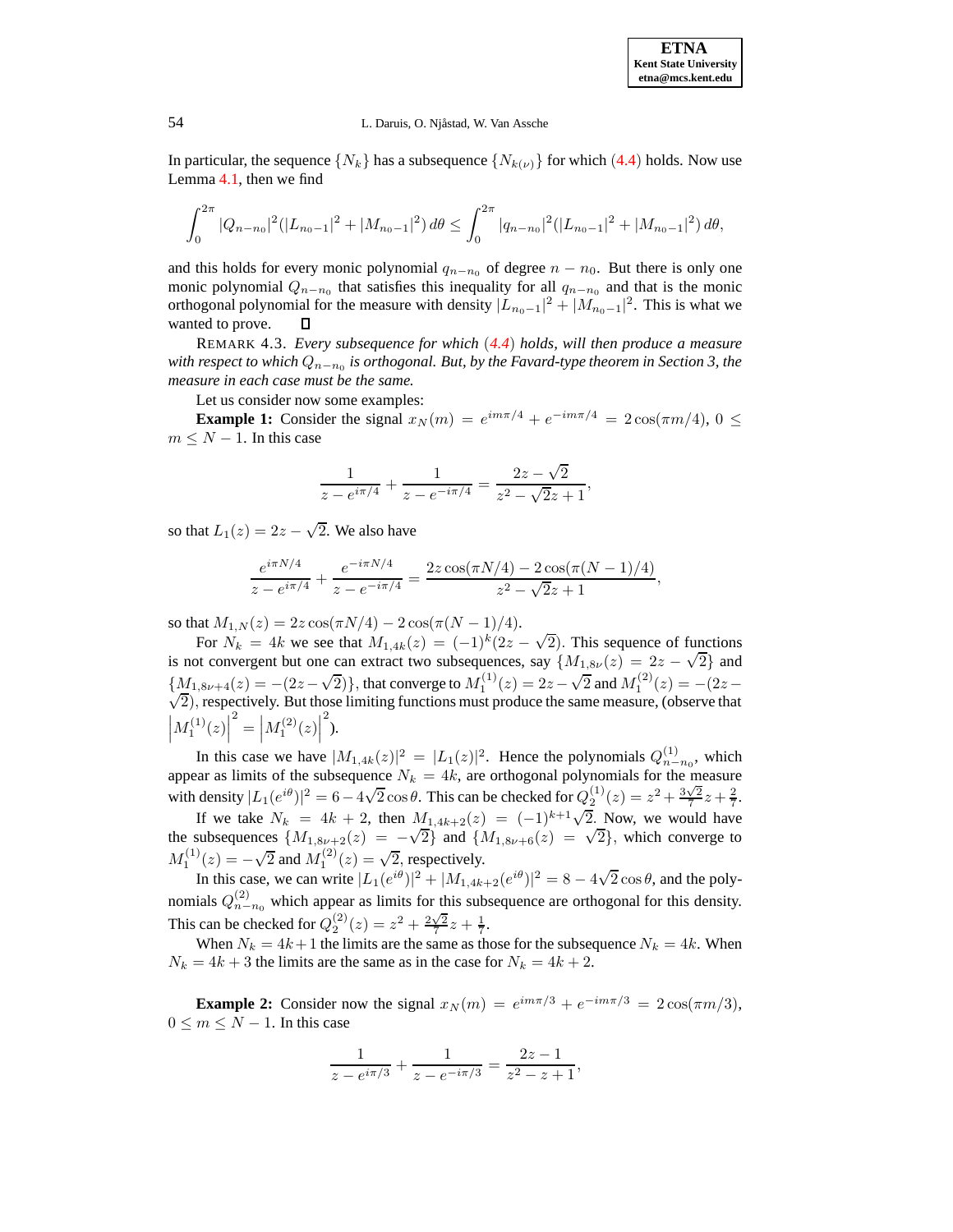Szegő quadrature and frequency analysis 55

so that  $L_1(z) = 2z - 1$  and  $|L_1(e^{i\theta})|^2 = 5 - 4 \cos \theta$ . We also have

$$
\frac{e^{i\pi N/3}}{z - e^{i\pi/3}} + \frac{e^{-i\pi N/3}}{z - e^{-i\pi/3}} = \frac{2z\cos(\pi N/3) - 2\cos(\pi (N-1)/3)}{z^2 - z + 1},
$$

so that  $M_{1,N}(z) = 2z \cos(\pi N/3) - 2 \cos(\pi (N - 1/3))$ .

When  $N_k = 3k + 1$  then  $M_{1,3k+1}(z) = (-1)^k(z-2)$ , so that  $|M_{1,3k+1}(e^{i\theta})|^2 =$  $5 - 4\cos\theta = |L_1(e^{i\theta})|^2$ . The polynomials  $Q_{n-n_0}^{(1)}$  for this subsequence are orthogonal polynomials for the measure with density  $5 - 4 \cos \theta$ . This can indeed be verified for  $Q_1^{(1)}(z) = z + \frac{2}{5}$ , or for  $Q_2^{(1)}(z) = z^2 + \frac{10}{21}z + \frac{4}{21}$ . The subsequence  $N = 3k$  gives the same polynomials.

When  $N_k = 3k + 2$  then  $M_{1,3k+2}(z) = (-1)^{k+1}(z + 1)$ . This means that  $|M_{1,3k+2}(e^{i\theta})|^2 = 2 + 2 \cos \theta$ . The polynomials  $Q_{n-m_0}^{(2)}$  for this subsequence are thus orthogonal polynomials for the measure with density  $|L_1|^2 + |M_1|^2 = 7 - 2\cos\theta$ . This can indeed be checked for  $Q_1^{(2)}(z) = z + \frac{1}{7}$  and for  $Q_2^{(2)}(z) = z^2 + \frac{7}{48}z + \frac{1}{48}z$ .

**4.2. Weights at a double zero.** Suppose that a frequency point  $\beta_j$ , for some  $j =$  $1, \ldots, n_0$ , is a zero of the limit polynomial  $B_n$  of multiplicity 2. As we stated before, there exist two sequences  $\{z_{j_1}^{N_{k(\nu)}}\}$  $\{z_{j_1}^{N_{k(\nu)}}\}\nu$ , and  $\{z_{j_2}^{N_{k(\nu)}}\}$  $\int_{i_2}^{N_{k(\nu)}}$  of zeros of  $B_n^{(N_{k(\nu)})}$  such that  $\lim_{\nu\to\infty}z_{j_m}^{N_{k(\nu)}}=$  $\beta_j$ ,  $m = 1, 2$ . And the corresponding sequences of weights  $\{\lambda_{j_1}^{N_{k(\nu)}}\}$  $_{j_1}^{N_{k(\nu)}}\}_\nu$ , and  $\{\lambda_{j_2}^{N_{k(\nu)}}\}$  $\binom{N_k(\nu)}{j_2}$ <sub>*ν*</sub> satisfy  $(2.1).$  $(2.1).$  $(2.1).$ 

The question is: What happens to  $\lambda_{j_1}^{N_{k(\nu)}}$  $\frac{N_{k(\nu)}}{j_1}$  and  $\lambda_{j_2}^{N_{k(\nu)}}$  $j_2^{N_k(\nu)}$  as  $\nu \to \infty$  ?

**Example 1:** Consider the signal  $x_N(m) = e^{im\pi/2} + e^{-im\pi/2}$ ,  $0 \le m \le N - 1$ . Then, the amplitudes are  $\alpha_1 = \alpha_2 = 1$ , and the frequency points are  $\beta_1 = e^{i\pi/2} = i$ ,  $\beta_2 = e^{-i\pi/2} = -i, \, (\rho_2(z) = z^2 + 1).$ 

Here we find that  $\lim_{k \to \infty} B_5^{2k+1}(z, \tau) = (z^3 + \tau)(z^2 + 1)$ .

Therefore, in this case  $W_3(z,\tau) = z^3 + \tau$ , and when  $\tau = -i$  the frequency point  $\beta_2 = -i$ is a double zero.

For  $k=2500, 25000, 250000$  we have computed the corresponding zeros of  $B_5^{2k+1}(z, \tau)$ which are displayed in the following table:

| $k = 2500$                  | $k = 25000$                 | $k = 250000$                 |
|-----------------------------|-----------------------------|------------------------------|
| $-0.0115455 - 0.9999333i$   | $-0.00365143 - 0.99999333i$ | $-0.00115469 - 0.999999333i$ |
| $0.0115455 - 0.9999333i$    | $0.00365143 - 0.99999333i$  | $0.00115469 - 0.999999333i$  |
| $-0.86600616 + 0.50003332i$ | $-0.86602347 + 0.50000333i$ | $-0.86602521 + 0.50000033i$  |
| $0.86600616 + 0.50003332i$  | $0.86602347 + 0.50000333i$  | $0.86602521 + 0.50000033i$   |
|                             |                             |                              |

From these results we can say that the two first numbers in each column would be the two sequences of points that approach  $\beta_2 = -i$ .

For the corresponding weights in the Szegő quadrature formula we obtained the following results:

| $k = 2500$ | $k = 25000$ | $k = 250000$ |
|------------|-------------|--------------|
| 0.50007221 | 0.50000722  | 0.50000072   |
| 0.50007221 | 0.50000722  | 0.50000072   |
| 0.00017774 | 0.00001777  | 0.00000177   |
| 0.00017774 | 0.00001777  | 0.00000177   |
| 0.9999     | 0.99999     | 0.999999     |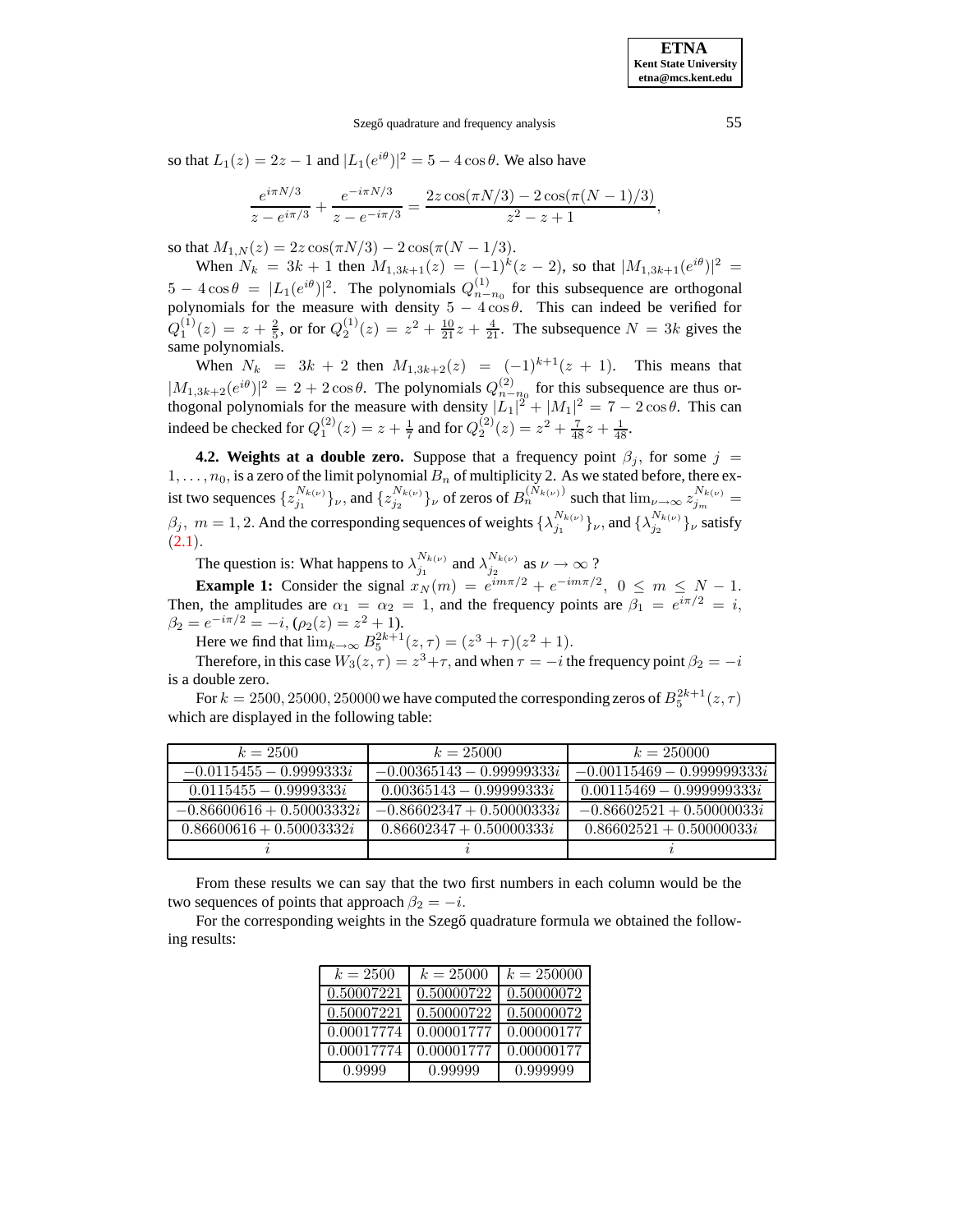### 56 L. Daruis, O. Njåstad, W. Van Assche

The entries of this table indicate that  $\lim_{k\to\infty} \lambda_{j_1}^{2k+1} = \lim_{k\to\infty} \lambda_{j_2}^{2k+1} = 0.5$ **Example 2:** Let us consider now the signal  $x(m) = e^{-i\pi m/4} + e^{i\pi m/4}$ . In this case, the amplitudes are  $\alpha_1 = \alpha_2 = 1$ , and the frequency points are  $\beta_1 = e^{i\pi/4}$ ,  $\beta_2 = e^{-i\pi/4}$ ,  $(\rho_2(z) = z^2 - \sqrt{2}z + 1).$ 

For  $N = 4k$  we have that

$$
\lim_{k \to \infty} B_4^{4k}(z, \tau) = \left(z^2 + \frac{3\sqrt{2}}{7}z + \frac{2}{7} + \tau \left(1 + \frac{3\sqrt{2}}{7}z + \frac{2}{7}z^2\right)\right)(z^2 - \sqrt{2}z + 1).
$$

Therefore, when  $\tau = -\frac{4}{5} + \frac{3}{5}i$  the frequency point  $\beta_2 = e^{-i\pi/4}$  is a double zero.

For  $k=100, 1000, 10000$ , we calculated the corresponding zeros of  $B_4^{4k}(z, \tau)$ . They are displayed in the following table:

| $k = 100$                  | $k = 1000$                | $k = 10000$                |
|----------------------------|---------------------------|----------------------------|
| $0.6593645 - 0.7518233i$   | $0.6922122 - 0.7216939i$  | $0.7024190 - 0.7117636i$   |
| $0.7526900 - 0.658374i$    | $0.7217858 - 0.6921164i$  | $0.7117729 - 0.7024095i$   |
| $-0.9570064 + 0.29006671i$ | $-0.9567071 + 0.2910522i$ | $-0.9566772 + 0.29115068i$ |
| $0.704267 + 0.709934i$     | $0.7068238 + 0.7073896i$  | $0.7070784 + 0.7071350i$   |

Observe that the two first numbers in each column would be the two sequences of points that approach  $\beta_2 = e^{-i\pi/4}$ .

For the weights we obtained the following results:

| $k=100$   | $k = 1000$ | $k = 10000$ |
|-----------|------------|-------------|
| 0.5011506 | 0.5000509  | 0.4999848   |
| 0.5017167 | 0.5002369  | 0.5000439   |
| 0.0019164 | 0.0001918  | 0.0000191   |
| 0.9952162 | 0.9995201  | 0.9999520   |

The above table indicates again that  $\lim_{k\to\infty} \lambda_{j_1}^{4k} = \lim_{k\to\infty} \lambda_{j_2}^{4k} = 0.5$ .

As we already saw, the last two examples indicate that both sequences of weights tend to the same number which coincides with half of the corresponding squared amplitudes, i. e.,

<span id="page-8-0"></span>(4.9) 
$$
\lim_{\nu \to \infty} \lambda_{j_1}^{N_{k(\nu)}} = \lim_{\nu \to \infty} \lambda_{j_2}^{N_{k(\nu)}} = \frac{|\alpha_j|^2}{2} = 0.5.
$$

On the other hand, observe that in both cases we have chosen real amplitudes and the frequencies as rational multiples of  $\pi$ . It could happen that for this choice, the subsequences  $\{2k+1\}$  and  $\{4k\}$ , respectively, may work in order to obtain this particular result given by ([4.9](#page-8-0)). For this reason we will consider the following example:

**Example 3:** Let us consider now the signal  $x(m) = (1+i)e^{i\pi m/\sqrt{2}} + (1-i)e^{-i\pi m/\sqrt{2}}$ .  $(n_0 = 2)$ , where the amplitudes  $\alpha_1 = 1 + i$  and  $\alpha_2 = 1 - i$  are complex numbers and the arguments of the frequency points,  $\beta_1 = e^{i\pi/\sqrt{2}}$ , and  $\beta_2 = e^{-i\pi/\sqrt{2}}$ , are not rational multiples of  $\pi$ .

We chose the subsequence  $N = 2k$  and  $n = 3$ . In this case it was difficult to obtain an explicit expression of  $B_3^{2k}(z, \tau)$ , but what we know is that

$$
\lim_{k \to \infty} B_3^{2k}(z, \tau) = (a + z + \tau (1 + az))(z^2 - 2\cos{\frac{\pi}{\sqrt{2}}}z + 1),
$$